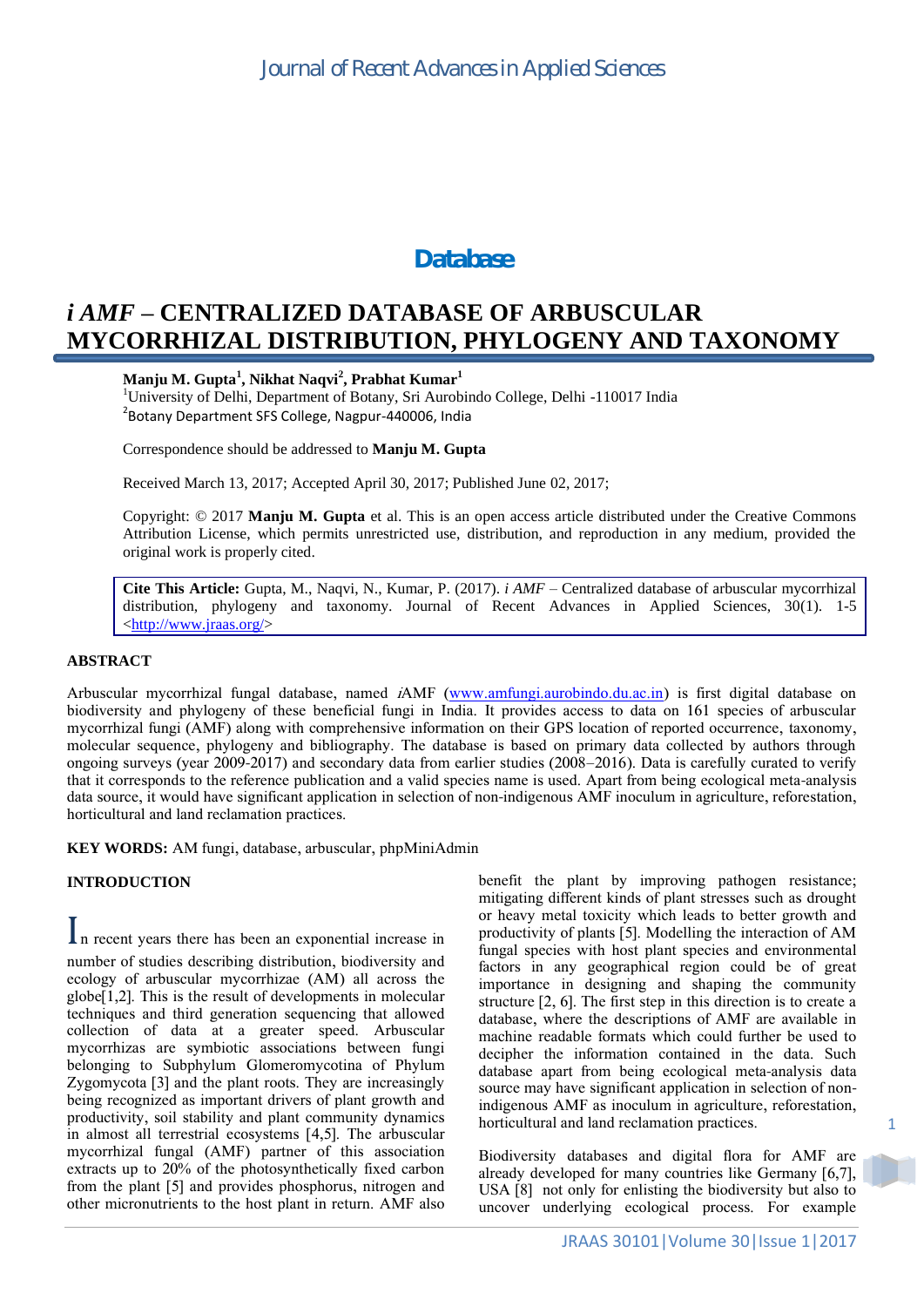# *Journal of Recent Advances in Applied Sciences*

Menzel et al. [6] analyzed the spatial distribution pattern of plant species and AMF across Germany region and related environmental drivers based on MYCOFLOR [7] database and suggested the integration of plant mycorrhizal status as a functional trait in future macro-ecological study. It requires immense efforts to carry out such a project at country or at a global level [1] at one go. The alternative is to have a common platform and public integrated resources where authors can deposit data in controlled formats so that it could be used for making generalizations. The present database was built with the following objectives: (i) to provide a common platform to mycorrhizal community in India where they can submit their findings on distribution and occurrence of AM fungi in India, (ii) the distribution, taxonomy, phylogeny and other related information on these fungi is made available in machine readable formats. (iii) to develop an easy to use AMF dedicated database with stored information on AMF along with molecular sequences of high quality.

Here we present, iAMF - the centralized database available online both at [amfungi.aurobindo.du.ac.in](file:///C:/Users/abc/Desktop/biodiversity%20phase2/current%20science/amfungi.in) and [amfungi.in](file:///C:/Users/abc/Desktop/biodiversity%20phase2/current%20science/amfungi.in)  (figure 1). The data is carefully curated for 161 species of AMF to verify their correspondence in source articles existing in literature or by laboratory isolation and culture of spores [9, 10, 11]. It provides comprehensive information on exact GPS location of each AMF species along with classification and availability of culture collections and the accepted scientific name [12]. It also takes user to NCBI link for the availability of the curated sequences for the searched species. Researchers in the field of mycorrhiza and soil microbial ecology can search and retrieve information by entering the names of species or location or sequence of their interest (figure 1).

### **DEVELOPMENT AND CURATION OF DATA**

#### **Data source**

Following data sources were searched for curation and creation of present database:

- (i) Primary data generated by the authors from studies (2009 to 2017) on rhizosphere soil collected across 8 Indian states, namely, Himachal Pradesh, Uttar Pradesh, Delhi, Punjab, Haryana, Maharashtra, Jammu & Kashmir and UK from 2013 onwards under Delhi University Innovation Project [9]and UGC Minor [10] and Major Research Projects [11].
- (ii) Secondary data from 99 studies reporting occurrence of AM fungi from 2008 to 2016.The literature, which mentioned exact location of isolated AM fungal species, and specifically identified them up to species level, were considered as source of secondary data. GPS server was used for collection of geographical location data, if it was not provided by the authors.
- (iii) Accepted species names, synonyms and basionyms were taken from updated specieslist by Schüßler and Walker [12].

(iv) Phylogenetic information about the searched species was derived from established literature, 335 curated sequences from public databases, which spanned partial or full, small subunit (SSU) rRNA, internal transcribed spacer (ITS) and large subunit (LSU) rRNA region and from few primary sequences of our study. Only those sequences were curated which referred to morphologically identified AM fungal spores which were identified up to species level and occupied the correct phylogenetic position, much in congruence with latest phylogenetic classification [13].

#### **Development of Database**

Primary structure of database consisted of 7 tables originally created in MS access after manual curation and then were transferred to phpMiniAdmin [\(http://phpminiadmin.sourceforge.net/](http://phpminiadmin.sourceforge.net/) )for SQL. Details of table names along with their contents are summarized in Table 1. Database was designed and developed with highperformance, object-oriented, component-based MVC, PHP web application framework Yii [\(http://www.yiiframework.com/](http://www.yiiframework.com/) ). The interface parameters are depicted in Figure 2.

#### **SEARCH AND RETRIEVAL**

The search engine in the database provides comprehensive information about 161 species of AM fungi known to occur in different states of India. The data can be searched three ways under the menu 'checklist' (Figure 1)

- (i) Browse the checklist If the user query is to search through species name
- (ii) Phylogenetic map If the user is interested in molecular sequences
- (iii) Distribution map If the search involves a location in a particular state of India

The output provides detailed information about: (i) state wise distribution, with exact GPS location; (ii) present accepted name along with synonyms and basionyms; (iii) whether the decision is based on field soil or cultures based study; and (iv) taxonomic identification is based on molecular or morphological parameters, if molecular then which barcode sequence is used for identification. It also gives information about availability of live cultures for that species; link to original description and full bibliographic information. In Figure 3 an example output for Glomus macrocarpum is depicted. Phylogenetic information about the searched species includes its phylogenetic positions, the GenBank accession numbers of the sequences which could be of interest as far as identification of species is concerned and a link to these sequences.

2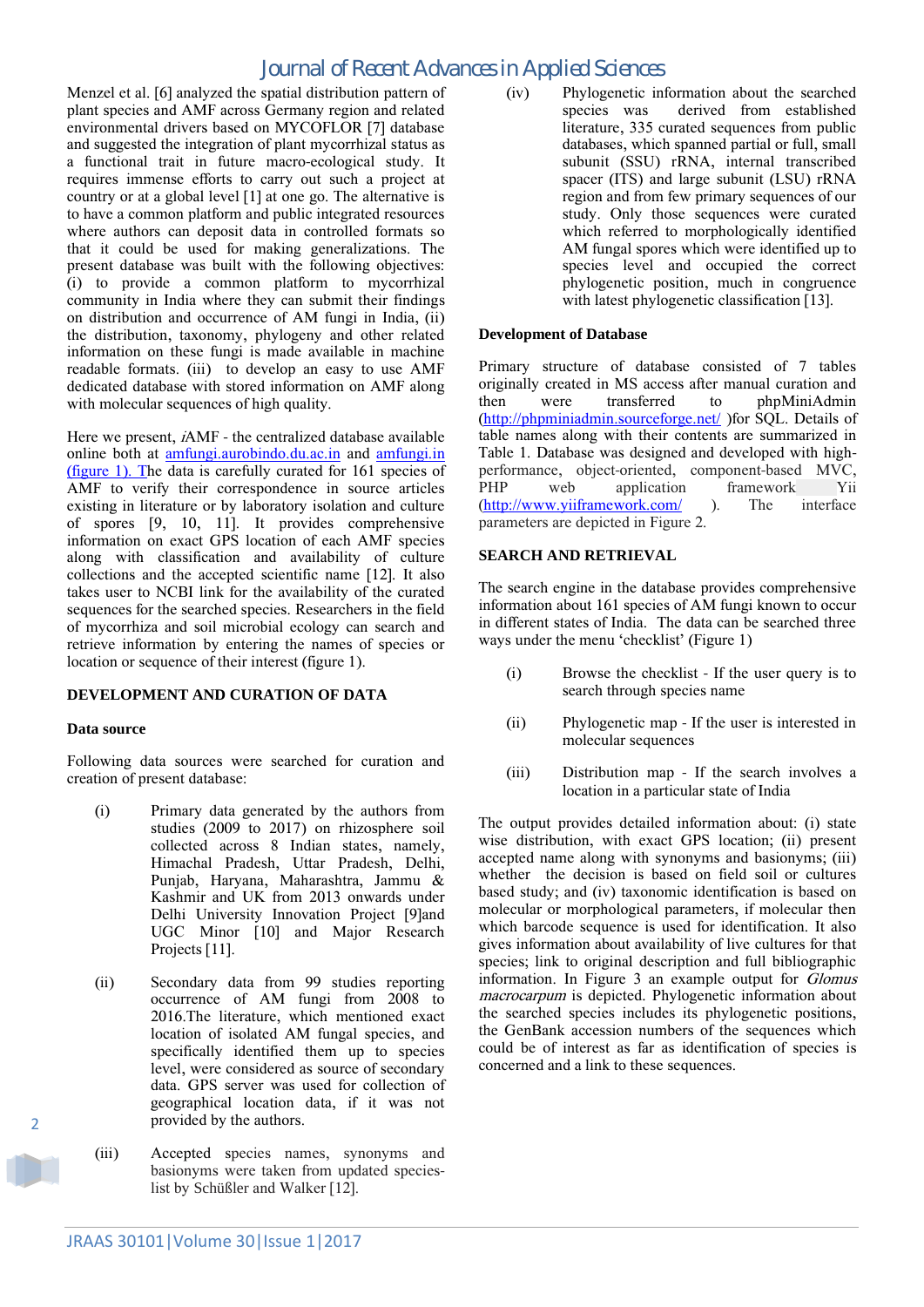# *Journal of Recent Advances in Applied Sciences*

| $S$ No         | Table name              | <b>Information</b>                            |
|----------------|-------------------------|-----------------------------------------------|
| 1              | Accession number        | GenBank accession numbers curated             |
| $\mathfrak{D}$ | Classification          | Genus, family, order and class                |
| 3              | GPS Co ordinates        | Longitudes and latitudes                      |
| 4              | Literature              | All literature curated is given an unique ID  |
| 5              | Species reported        | List of species reported along with unique ID |
| 6              | State wise distribution | States where reported                         |
| $\overline{7}$ | Synonyms                | Accepted names and synonyms                   |

**Table 1:** Details of tables along with their contents uploaded at phpMiniAdmin

**Figure 1:** Home page of database with different search options being highlighted



**Figure 2:** Interface of database parameters

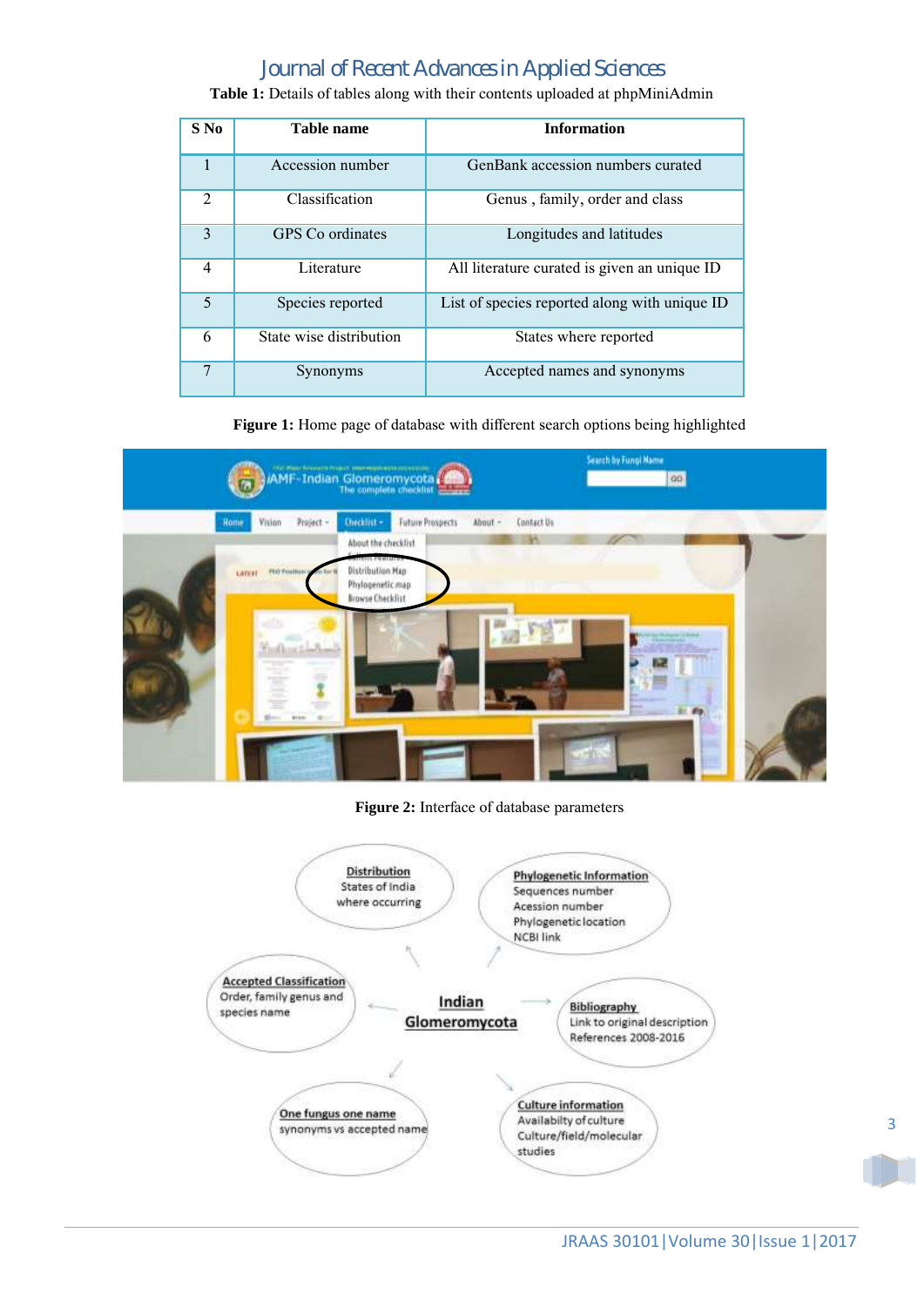## *Journal of Recent Advances in Applied Sciences*

**Figure 3:** Snap shot of output of search performed for Glomus macrocarpum iAMF database



#### **PERSPECTIVE**

iAMF is first database in India developed on AM fungi and is gaining popularity among scientists and researchers working in field of AMF. As on date it has 15616 hits. It's expanding steadily and after updating soil ecology data, it could of further interest for drawing ecological conclusions as well.

In the first attempt of estimating total species number of AM fungi in India [12], revealed a figure of 148 species belonging to 21 genera present across 18 states of India. Funneliformis mosseae was reported to be the most commonly occurring species followed by Rhizophagus fasciculatus. Glomus was the most diverse genus represented by 48 species, followed by 27 and 10 for Acaulospora and Scutellospora respectively [12]. The upgradation of data in 2016 however revealed 161 species to be occurring in 23 states of India. New species added to the list were Acaulospora colombiana, Diversispora eburnean, Diversispora spurca, Glomus albidum, Glomus pallidum, Glomus pustolatum, Glomus tortuosum, Glomus versiforme, Rhizophagus diaphanous, Sclerocystis liquidambaris, Scutellospora armeniaca , Scutellospora pellucida and Scutellospora reticulata.

In addition to providing useful information to scientists and researchers in the field of mycorrhiza, the database would also be useful to officials in Central and State governments, besides Botanical Survey of India, to develop a list of AM fungi, to help in formulation of strategies for conserving biodiversity of that region .It serves as a platform for regular upgradation of data for biodiversity listing and expediting the process of many ecosystem conservation priority approaches.

#### **ACKNOWLEDGEMENTS**

 $\overline{A}$ 

Financial support from University Grants Commission (UGC) (MRP-MAJOR-BOTA-2013-21235) is duly acknowledged.

#### **REFERENCES**

- [1] . Davison J, Moora M, Öpik M, Adholeya A, Ainsaar L, Bâ A, Burla S, Diedhiou AG, Hiiesalu I, Jairus T, Johnson NC, Kane A, Koorem K, Kochar M, Ndiaye C, Pärtel M, Reier Ü, Saks Ü, Singh R, Vasar M, Zobel M, 2015. Global assessment of arbuscular mycorrhizal fungus diversity reveals very low endemism. Science 2015, 349: 970-973.
- [2] . Chaudhary, V. B. *et al.* MycoDB, a global database of plant response to mycorrhizal fungi. *Sci. Data, 2016,* 3, 160028.
- [3] . Spatafora J W, Chang Y, Benny G L, Lazarus K, Smith M E, Berbee M L, Bonito G, Corradi N, Grigoriev I, Gryganskyi A, James TY, O Donnell K, Roberson R. W, Taylor T N, Uehlin J, Vilgalys R., White M M , Jason E, Stajich J E: A phylum-level phylogenetic classification of zygomycete fungi based on genome-scale data. Mycologia 2016, 108: 1028- 1046.
- [4] . Asmelash F, Bekele T, Birhane E: The potential role of arbuscular mycorrhizal fungi in the restoration of degraded lands. Front. Microbiol. 2016, 7: 1095.
- [5] . Smith S E, Read D J: Mycorrhizal symbiosis. Academic Press London. 2008.
- [6] . Menzel A, Hempel S, Manceur A M , Götzenberger L, Moora, M, Rillig M C, Zobel M., Kühn K: Distribution patterns of arbuscular mycorrhizal and non-mycorrhizal plant species in Germany. Perspectives in Plant Ecology, Evolution and Systematics 2016, 21: 78–88.
- [7] . Hempel S, Götzenberger L, Kühn I, Michalski SG, Rillig MC, Zobel M, Moora, Mycorrhizas in the Central European flora –relationships with plant life history traits and ecology. Ecology 2013, 94: 1389 1399.
- [8] . Swaty R., Michael H M., Deckert R., Gehring C A : Mapping the potential mycorrhizal associations of the conterminous United States of America. Fungal Ecology 2016, 24: 139-147.
- [9] . Undergraduate research project Innovation Project (SAC-206) *Innovation project title - Building biodiversity database of arbuscular mycorrhizal fungi in Delhi region .* Project Code: SAC 206 University of Delhi, Delhi, India – 110007. 2013 – 2015.
- [10] . Minor project entitled Evaluation of Mycorrhizal status of the region and production of